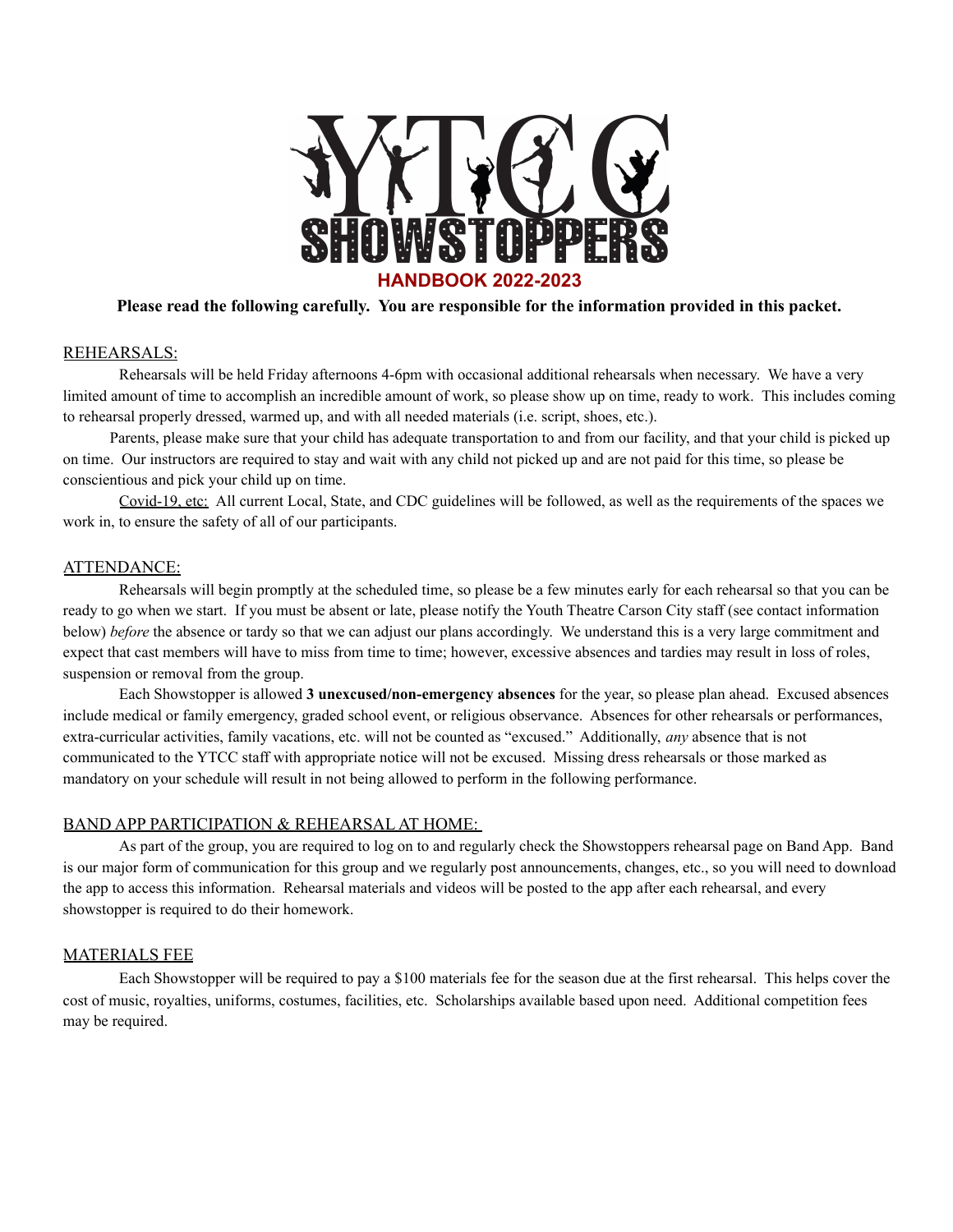# REHEARSAL CLOTHES/SHOES:

All students must "dress out" for every rehearsal in dance pants, sweat-pants or sports shorts, and comfortable T-Shirt (preferably with no logos or writing, as we often take publicity photos during rehearsals), and dance shoes. Hair must be worn pulled back off the face. We are happy to assist in finding proper rehearsal clothing as necessary. Students not properly dressed for rehearsal will not be allowed to rehearse.

## UNIFORM:

You are responsible for the following uniform pieces. If you have trouble obtaining any of these items, contact us as soon as possible and we will do our best to assist you. All Showstoppers receive uniform t-shirts and jackets and competition gear.

Girls: Tan jazz or character shoes

Black jazz or character shoes A pair of good blue jeans (no holes or embellishments) Black camisole, tank, or short-sleeved leotard A pair of nice-looking full-length black jazz pants or leggings.

Black socks – ankle-length or longer. No skin should show between shoes and pants.

A pair of all-black tennis shoes you can dance in (for outdoor/street performances).

Boys: A long-sleeved black dress shirt.

A pair of nice-looking full-length black slacks that fit at the waist that you can move easily in.

A pair of good blue jeans (no holes or embellishments)

Black socks – ankle-length or longer. No skin should show between shoes and pants.

Black jazz or dress shoes you can dance in.

A pair of all-black tennis shoes you can dance in (for outdoor/street performances).

Hair must be worn off the face and be neat and presentable, and no visible jewelry or tattoos should be worn when in uniform. Specific hairstyles will be determined per performance. Stage make-up will be required when appropriate. Hair should be a natural color for all performances.

In addition to the standard uniform, you may be asked to provide simple costume pieces as needed.

# BEHAVIOR:

We expect all Youth Theatre Carson City students and their parents to be respectful to themselves, other cast members, the YTCC and WNPAC Staff (including any teenage helpers), parent volunteers and the spaces we work in. We want to maintain a fun, safe environment for you to learn and grow, so please help us to do that. YTCC's *Showstoppers* represent the most dedicated, enthusiastic, and skilled members of Youth Theatre Carson City, and their behavior must reflect that. This includes behavior outside of YTCC programs. Bullying of any kind will not be tolerated. Any unacceptable behavior will result in suspension or removal from the group.

# TRANSPORTATION:

Because *Showstoppers* is a touring group, members will need to find transportation to and from performances. YTCC will not be providing any transportation with the exception of longer road trips. Any carpooling must be arranged on your own and will be at your own risk.